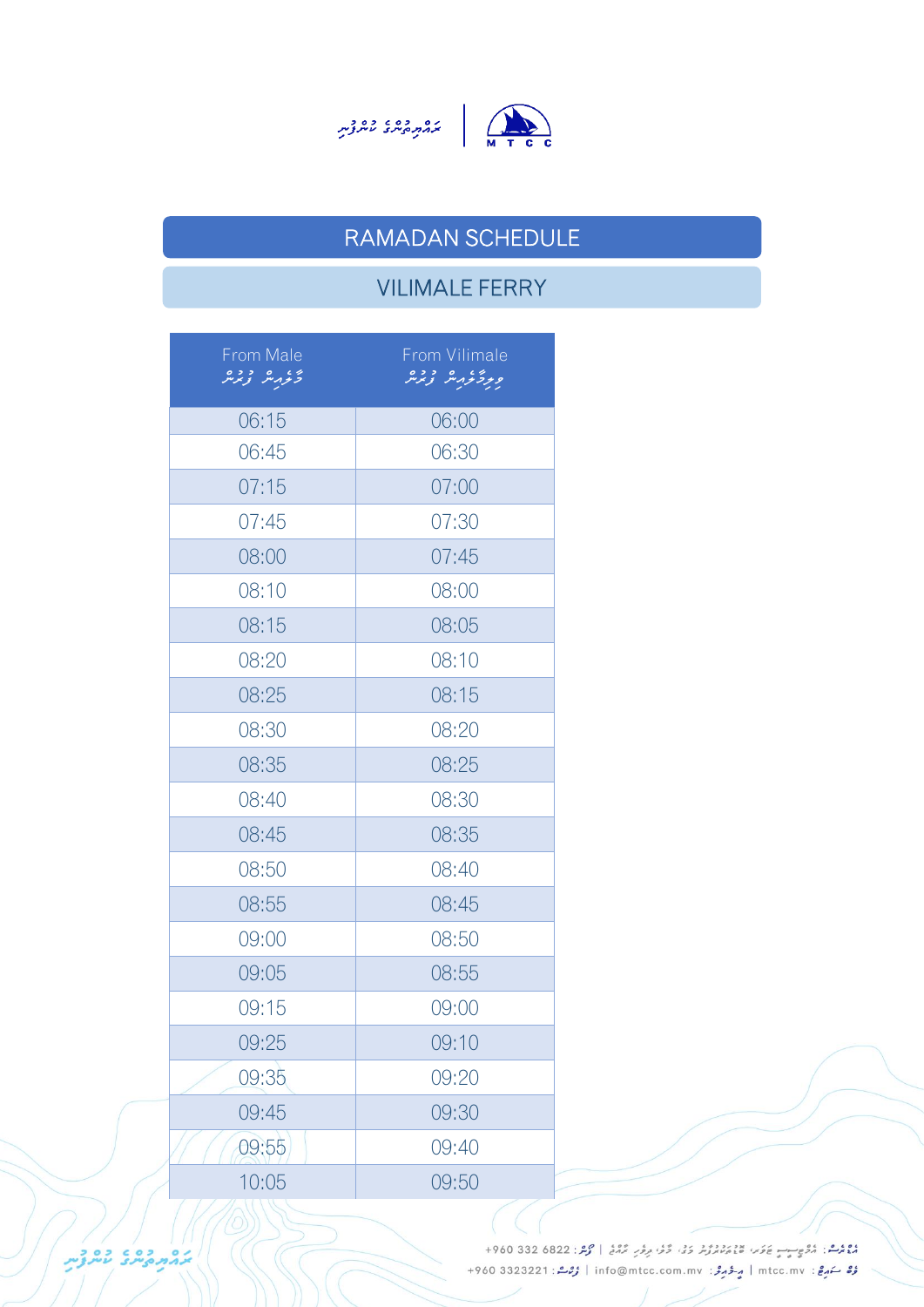| 10:15 | 10:00 |
|-------|-------|
| 10:25 | 10:10 |
| 10:35 | 10:20 |
| 10:45 | 10:30 |
| 10:55 | 10:40 |
| 11:05 | 10:50 |
| 11:15 | 11:00 |
| 11:25 | 11:10 |
| 11:35 | 11:20 |
| 11:45 | 11:30 |
| 11:55 | 11:40 |
| 12:05 | 11:50 |
| 12:15 | 12:00 |
| 12:25 | 12:10 |
| 12:35 | 12:20 |
| 12:45 | 12:30 |
| 12:50 | 12:35 |
| 12:55 | 12:40 |
| 13:00 | 12:45 |
| 13:05 | 12:50 |
| 13:10 | 12:55 |
| 13:15 | 13:00 |
| 13:25 | 13:10 |
| 13:35 | 13:20 |
| 13:45 | 13:30 |
| 13:55 | 13:40 |
| 14:05 | 13:50 |
| 14:15 | 14:00 |
| 14:25 | 14:10 |
| 14:35 | 14:20 |
| 14:45 | 14:30 |
| 14:55 | 14:40 |
| 15:05 | 14:50 |

دوم المحمد المحركة المستورج المحمد المحمد المحمد المحمد المحمد المحمد المحمد المحمد المستورج المحمد المستورج المحمد المستورج المحمد المستورج المستورج المستورج المستورج المستورج المستورج المستورج المستورج المستورج المستور رُبْعُ سَمَيْعٌ : mtcc.mv | مِ-فَرْمِعٌ : info@mtcc.com.mv | رُبْعًا : 4960 3323221 +960

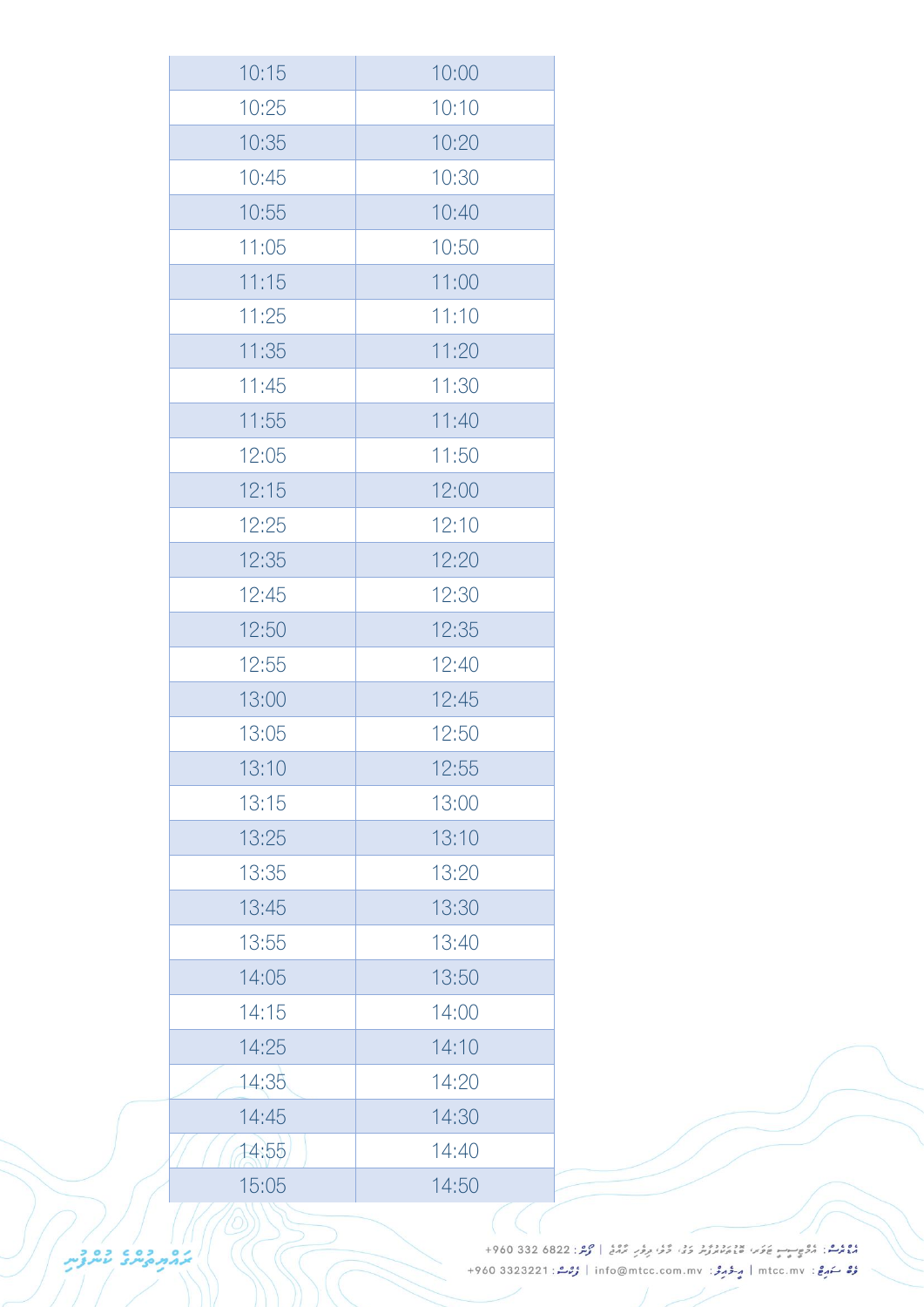|       | 15:00 |
|-------|-------|
| 15:15 | 15:05 |
| 15:20 | 15:10 |
| 15:25 | 15:15 |
| 15:30 | 15:20 |
| 15:35 | 15:25 |
| 15:40 | 15:30 |
| 15:45 | 15:35 |
| 15:50 | 15:40 |
| 15:55 | 15:45 |
| 16:00 | 15:50 |
| 16:05 | 15:55 |
| 16:10 | 16:00 |
| 16:15 | 16:05 |
| 16:20 | 16:10 |
| 16:25 | 16:15 |
| 16:30 | 16:20 |
| 16:35 | 16:25 |
| 16:40 | 16:30 |
| 16:45 | 16:35 |
| 16:50 | 16:40 |
| 16:55 | 16:45 |
| 17:00 | 16:50 |
| 17:05 | 16:55 |
| 17:10 | 17:00 |
| 17:15 | 17:05 |
| 17:20 | 17:10 |
| 17:25 | 17:15 |
| 17:30 | 17:20 |
| 17:35 | 17:25 |
|       | 17:30 |
| 17:40 | 17:35 |
|       | 17:40 |

دوم المحمد المحركة المستورج المحمد المحمد المحمد المحمد المحمد المحمد المحمد المحمد المستورج المحمد المستورج المحمد المستورج المحمد المستورج المستورج المستورج المستورج المستورج المستورج المستورج المستورج المستورج المستور رُبْعُ سَمَيْعٌ : mtcc.mv | مِ-فَرْمِعٌ : info@mtcc.com.mv | رُبْعًا : 4960 3323221 +960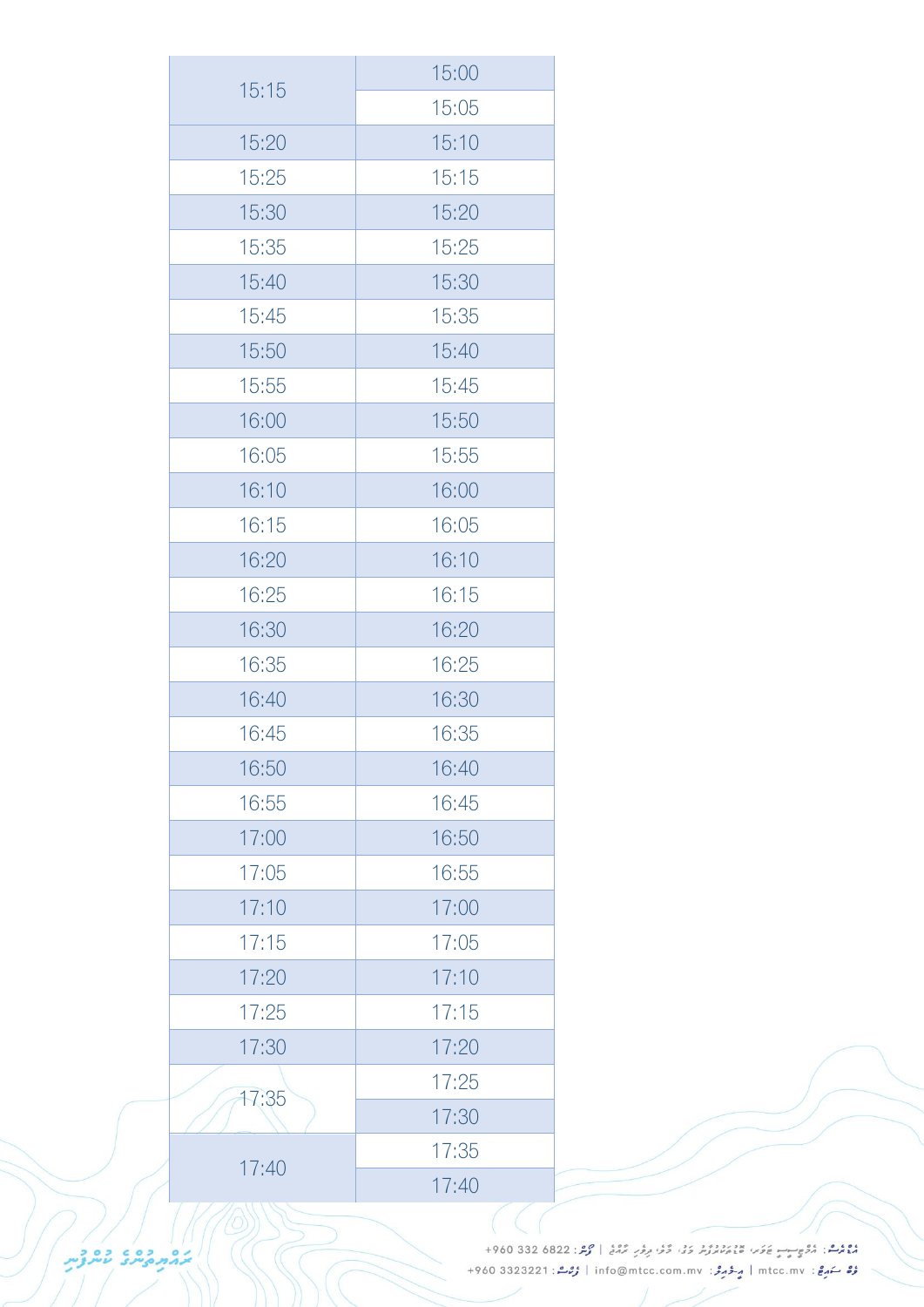| 17:45 | 17:45 |                   |
|-------|-------|-------------------|
| 17:50 | 17:50 |                   |
| 17:55 | 17:55 | <b>Iftar Time</b> |
| 19:00 | 19:00 | ەر دەرىرى ئ       |
| 19:05 | 19:05 |                   |
| 19:10 | 19:10 |                   |
| 19:15 | 19:15 |                   |
| 19:20 | 19:20 |                   |
| 19:25 | 19:25 |                   |
| 19:30 | 19:30 |                   |
| 19:35 | 19:40 |                   |
| 19:40 | 19:50 |                   |
| 19:45 | 20:00 |                   |
| 19:55 | 20:10 |                   |
| 20:05 | 20:20 |                   |
| 20:15 | 20:30 |                   |
| 20:25 | 20:40 |                   |
| 20:35 | 20:50 |                   |
| 21:45 | 21:00 |                   |
| 21:55 | 21:10 |                   |
| 22:05 | 21:20 |                   |
| 22:15 | 21:30 |                   |
| 22:25 | 21:40 |                   |
| 21:35 | 21:50 |                   |
| 22:45 | 22:00 |                   |
| 22:55 | 22:10 |                   |
| 23:05 | 22:20 |                   |
| 23:15 | 22:30 |                   |
| 23:25 | 22:40 |                   |
| 23:35 | 22:50 |                   |
| 23:45 | 23:00 |                   |
| 23:55 | 23:10 |                   |
| 00:05 | 23:20 |                   |
| 00:15 | 23:30 |                   |
| 00:30 | 23:40 |                   |
| 00:45 | 23:50 |                   |
| 01:00 | 00:00 |                   |
| 01:15 | 00:15 |                   |
| 01:30 | 00:30 |                   |
| 01:45 | 00:45 |                   |
| 02:00 | 01:00 |                   |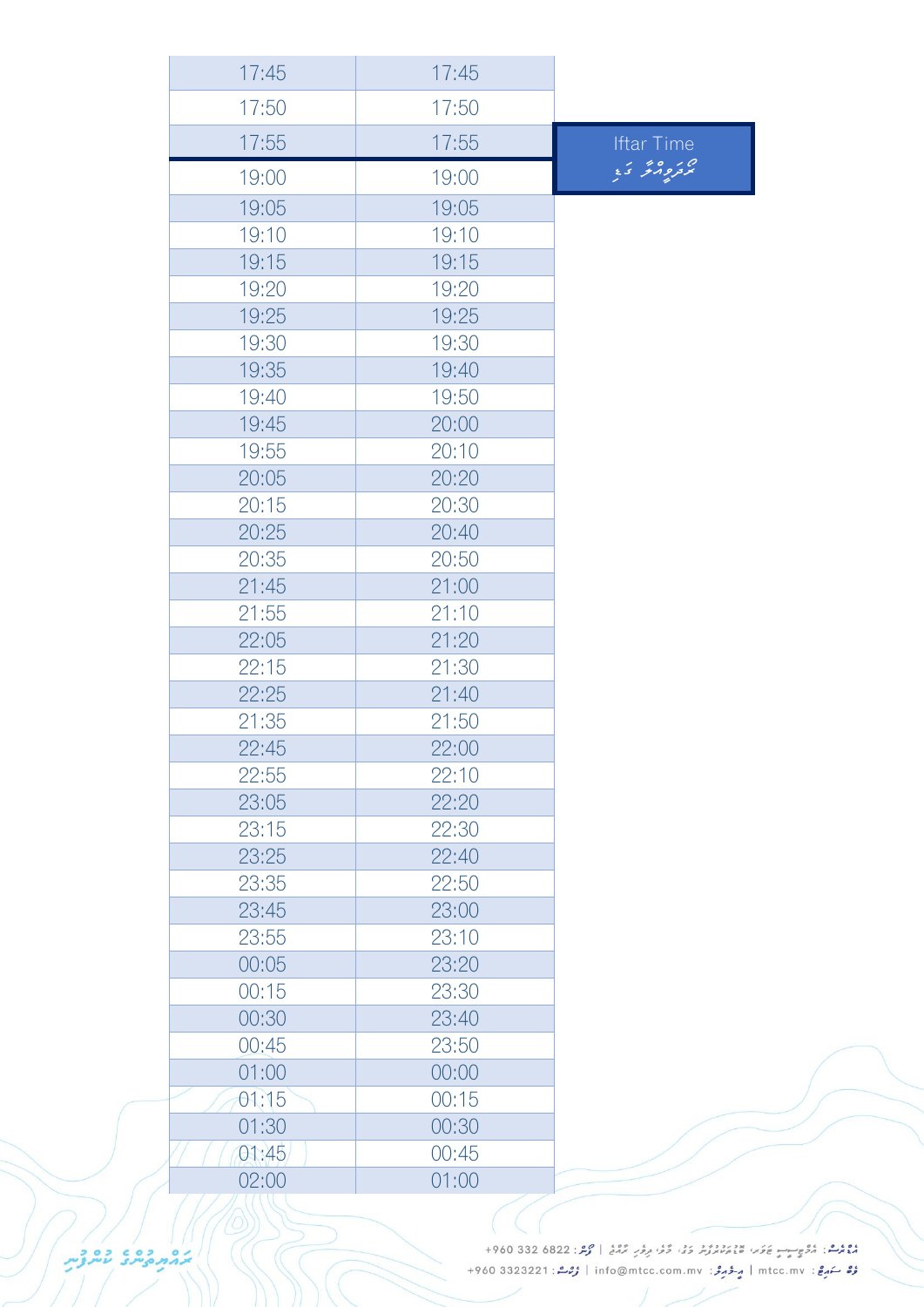| 02:15 | 01:15 |
|-------|-------|
| 02:30 | 01:30 |
| 02:45 | 01:45 |
| 03:15 | 02:00 |
| 04:15 | 02:15 |
|       | 02:30 |
| 05:15 | 03:00 |
|       | 04:00 |
| 05:45 | 05:00 |
|       | 05:30 |

Effective: April 02, 2022 02 <sup>مي</sup>ومرو 2022 مير وبرونتر

### For more information call our hotline 1650 *އިތުރު މަ އު ލ މާތު ހޯއްދެވުމަށް ހޮޓްލައިން އަށް* 1650 *ގުޅުއް ވާ*

مْعْ مُرْمَى: مُرُّحِ رِيْسِي عَرَبْ عَيْدِ مِنْ رُوْرٍ، وَفِي مِرْمَرٍ مُرْكَبُ | مُرْمَرُ: 6822 330 960+ رُرُّ سَهرِجْ: mtcc.mv | مِرْدُ جَرَمْرُ: info@mtcc.com.mv | رُحِمْ : 4960 3323221 +960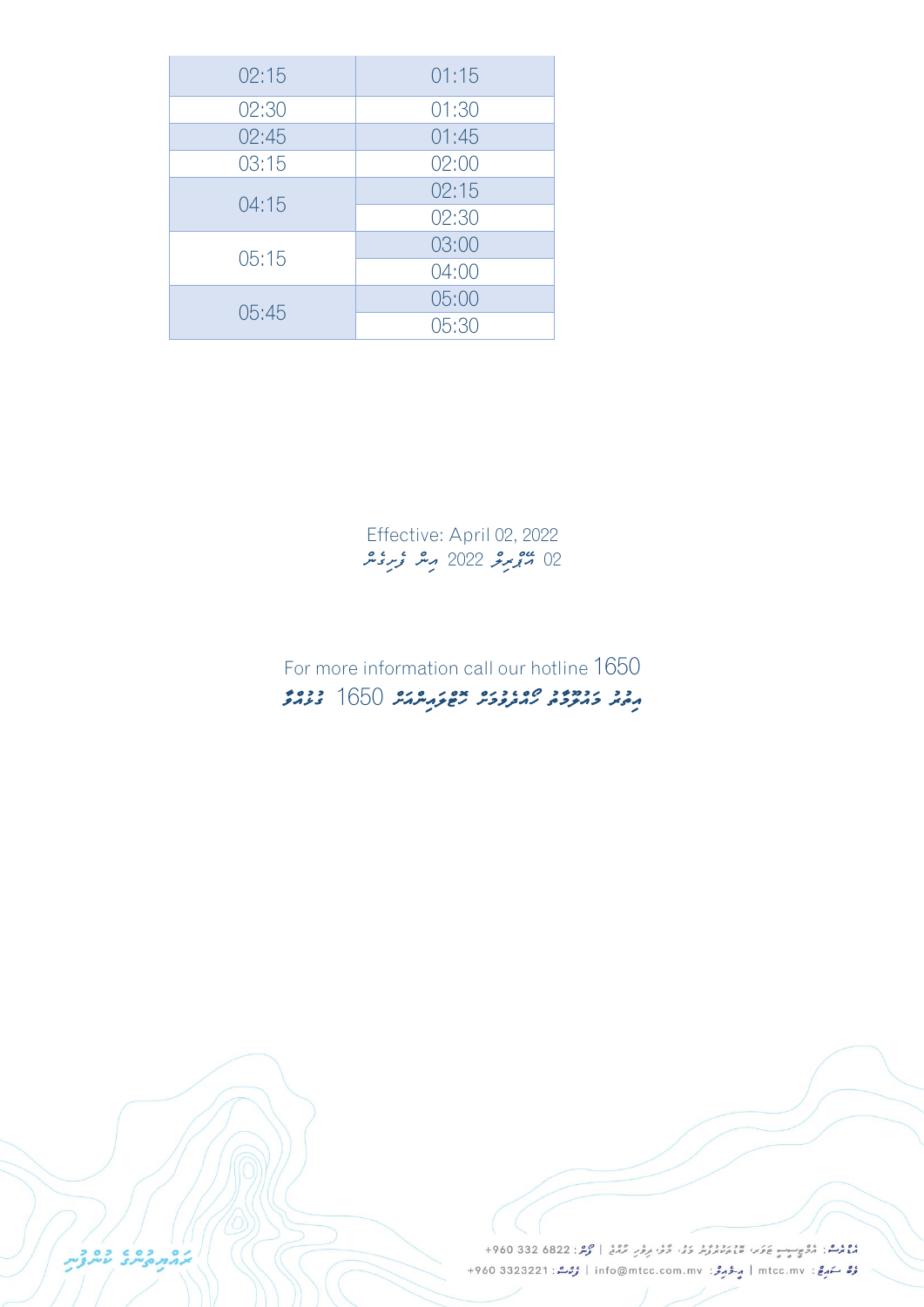## RAMADAN SCHEDULE

#### VILIMALE FERRY

#### FRIDAY SCHEDULE *ހުކުރުދު ވަހުގެ ޝެޑިއުލް*

| From Male<br>لخرفرمثر ترترمر | From Vilimale<br>ورؤثرمثر زنزير |
|------------------------------|---------------------------------|
| 06:15                        | 06:00                           |
| 06:45                        | 06:30                           |
| 07:15                        | 07:00                           |
| 07:45                        | 07:45                           |
| 08:00                        | 08:00                           |
| 08:15                        | 08:10                           |
| 08:25                        | 08:20                           |
| 08:35                        | 08:30                           |
| 08:45                        | 08:40                           |
| 08:55                        | 08:50                           |
| 09:05                        | 09:00                           |
| 09:15                        | 09:10                           |
| 09:25                        | 09:20                           |
| 09:35                        | 09:30                           |
| 09:45                        | 09:40                           |
| 09:55                        | 09:50                           |
| 10:05                        | 10:00                           |
| 10:15                        | 10:10                           |
| 10:25                        | 10:20                           |
| 10:35                        | 10:30                           |
| 10:45                        | 10:40                           |
| 10:55                        | 10:50                           |
| 11:05                        | 11:00                           |

ووم .<br>موم المقابل المقابل المستقدم المستقدم المقرر المقدم المحمد المستقدم المستقدم المستقدم المستقدم المستقدم المستقدم المستقدم المستقدم المستقدم المستقدم المستقدم المستقدم المستقدم المستقدم المستقدم المستقدم المستقدم الم رُرُّ سَهرِجْ: mtcc.mv | مِرْدُ جَرَمْرُ: info@mtcc.com.mv | رُحِمْ : 4960 3323221 +960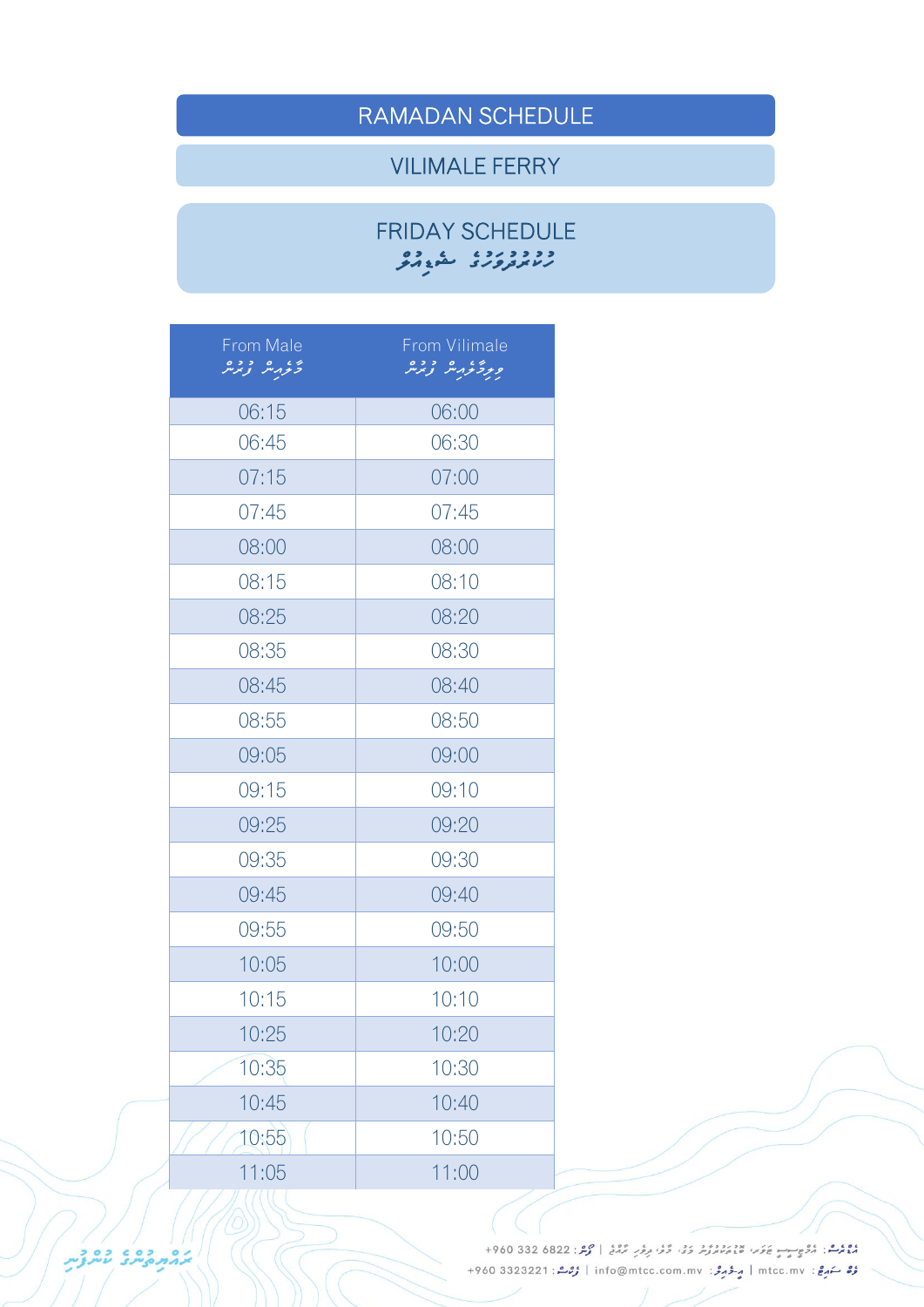| 11:15 | 11:10 |                    |
|-------|-------|--------------------|
| 11:25 | 11:20 |                    |
| 11:35 | 11:30 |                    |
| 11:45 | 11:40 |                    |
| 11:55 |       |                    |
| 12:05 | 11:50 | Friday Prayer Time |
| 13:35 | 13:30 | ووي بروو ک         |
| 13:45 | 13:40 |                    |
| 13:55 | 13:50 |                    |
| 14:05 | 14:00 |                    |
| 14:15 | 14:10 |                    |
| 14:25 | 14:20 |                    |
| 14:35 | 14:30 |                    |
| 14:45 | 14:40 |                    |
| 14:55 | 14:50 |                    |
| 15:05 | 15:00 |                    |
| 15:15 | 15:10 |                    |
| 15:25 | 15:20 |                    |
| 15:35 | 15:30 |                    |
| 15:45 | 15:40 |                    |
| 15:55 | 15:50 |                    |
| 16:00 | 16:00 |                    |
| 16:05 | 16:05 |                    |
| 16:10 | 16:10 |                    |
| 16:15 | 16:15 |                    |
| 16:20 | 16:20 |                    |
| 16:25 | 16:25 |                    |
| 16:30 | 16:30 |                    |
| 16:35 | 16:35 |                    |
| 16:40 | 16:40 |                    |
| 16:45 | 16:45 |                    |
| 16:50 | 16:50 |                    |
| 16:55 | 16:55 |                    |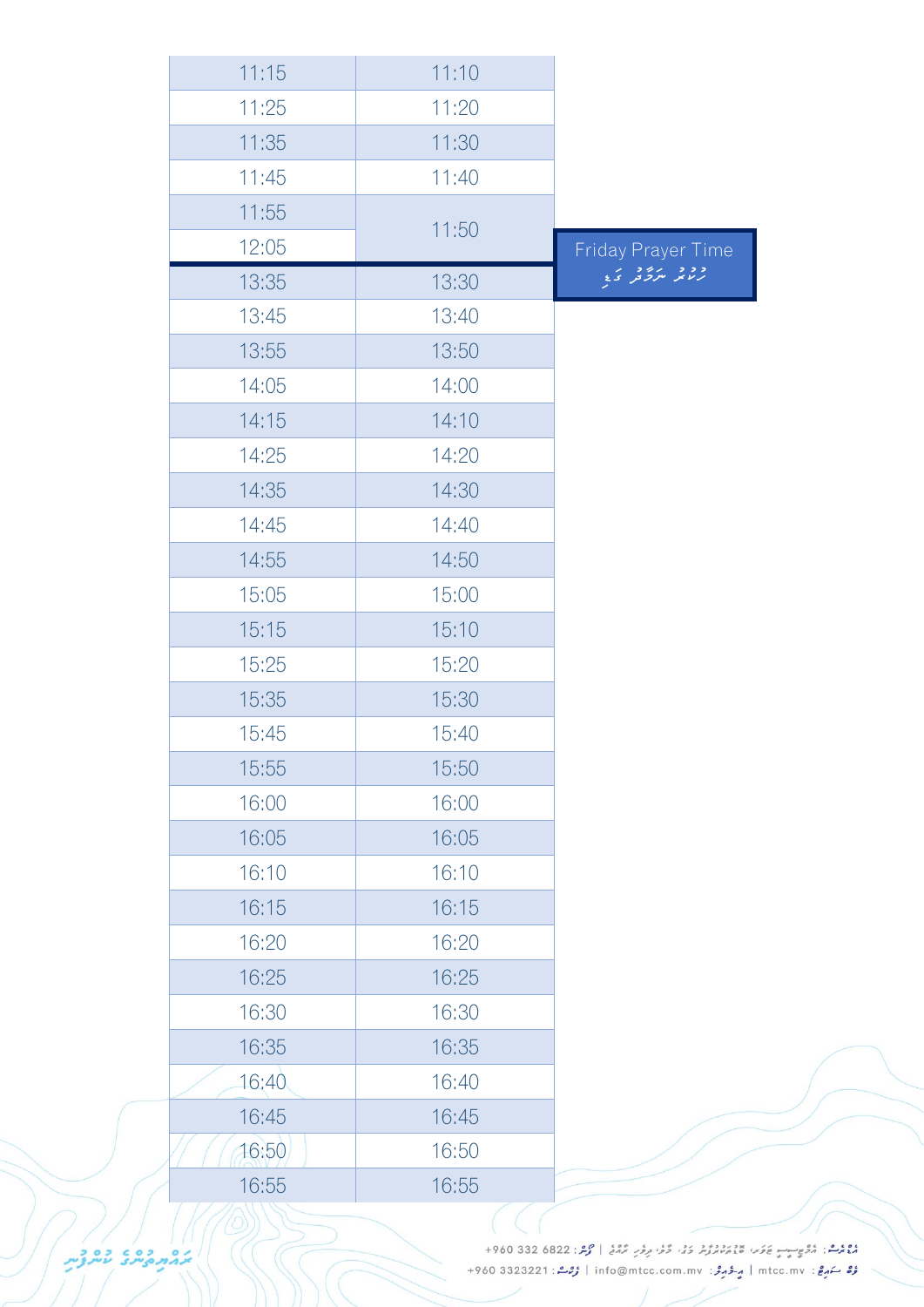| 17:00 | 17:00 |                   |
|-------|-------|-------------------|
| 17:05 | 17:05 |                   |
| 17:10 | 17:10 |                   |
| 17:15 | 17:15 |                   |
| 17:20 | 17:20 |                   |
| 17:25 | 17:25 |                   |
| 17:30 | 17:30 |                   |
| 17:35 | 17:35 |                   |
| 17:40 | 17:40 |                   |
| 17:45 | 17:45 |                   |
| 17:50 | 17:50 | <b>Iftar Time</b> |
| 19:05 | 19:05 | پر دورگر ک        |
| 19:10 | 19:10 |                   |
| 19:15 | 19:15 |                   |
| 19:20 | 19:20 |                   |
| 19:25 | 19:25 |                   |
| 19:30 | 19:30 |                   |
| 19:35 | 19:35 |                   |
| 19:40 | 19:40 |                   |
| 19:45 | 19:45 |                   |
| 19:50 | 19:50 |                   |
| 19:55 | 19:55 |                   |
| 20:00 | 20:00 |                   |
| 20:05 | 20:05 |                   |
| 20:10 | 20:10 |                   |
| 20:15 | 20:15 |                   |
| 20:20 | 20:20 |                   |
| 20:25 | 20:25 |                   |
| 20:30 | 20:30 |                   |
| 20:35 | 20:35 |                   |
| 20:40 | 20:40 |                   |
| 20:45 | 20:45 |                   |
| 20:50 | 20:50 |                   |

دوم المحمد المحركة المستورج المحمد المحمد المحمد المحمد المحمد المحمد المحمد المحمد المستورج المحمد المستورج المحمد المستورج المحمد المستورج المستورج المستورج المستورج المستورج المستورج المستورج المستورج المستورج المستور عُرَّ صَدِعٍ : mtcc.mv | مِ-فَرْمِرَّة : info@mtcc.com.mv | وُرْمَتْ : 4960 3323221 +960